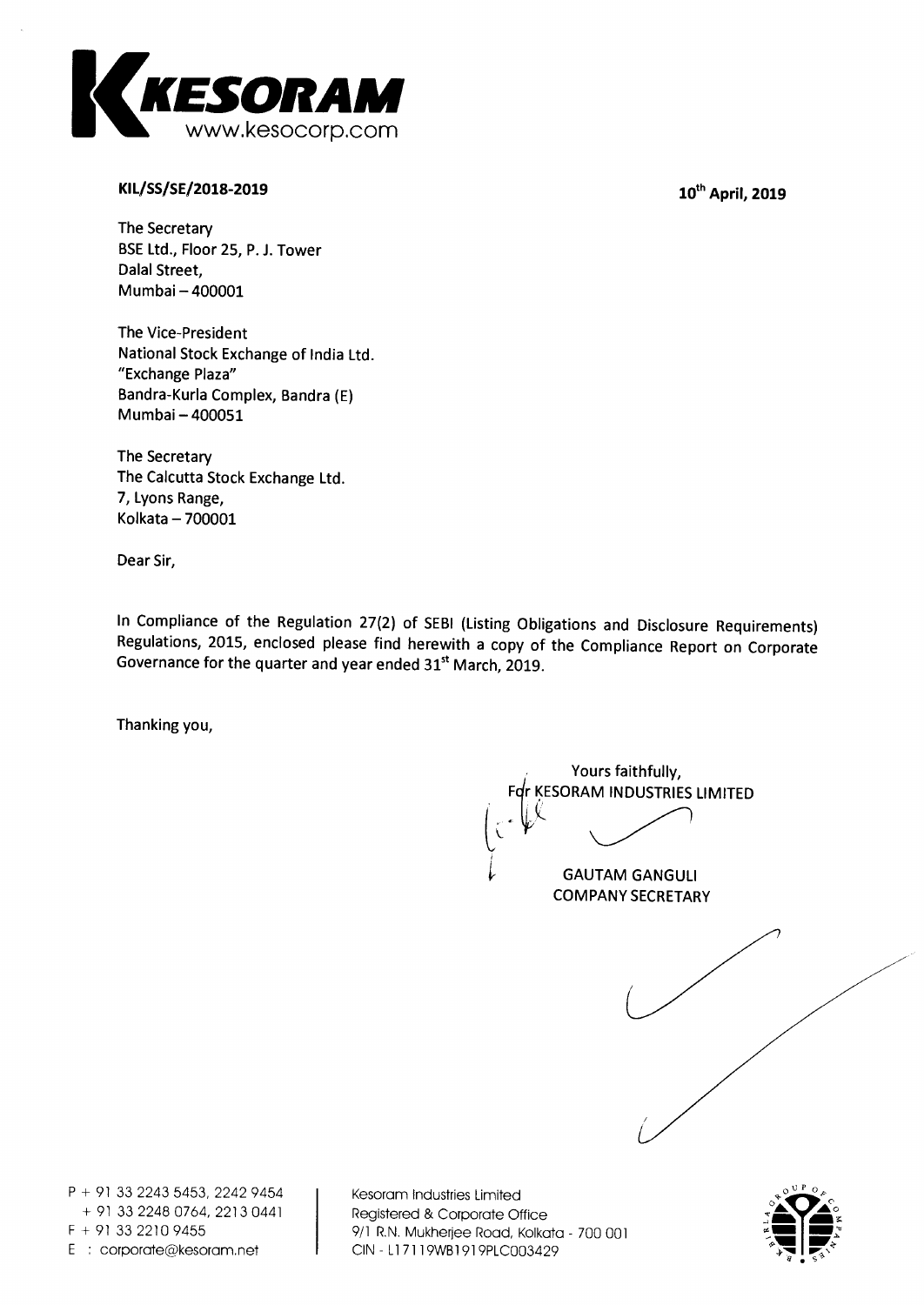

## 1. Name of Listed Entity **KESORAM INDUSTRIES LIMITED**

2. Quarter ended **MARCH, 2019** 

| I. Composition of Board of Directors |                                |                                    |                                                                                                    |                                                             |                          |                                                                                                                                              |                                                                                                                                                                     |                                                                                                                                                                                                      |
|--------------------------------------|--------------------------------|------------------------------------|----------------------------------------------------------------------------------------------------|-------------------------------------------------------------|--------------------------|----------------------------------------------------------------------------------------------------------------------------------------------|---------------------------------------------------------------------------------------------------------------------------------------------------------------------|------------------------------------------------------------------------------------------------------------------------------------------------------------------------------------------------------|
| <b>Title</b><br>(Mr. /<br>$Ms.$ )    | Name of the Director           | PAN <sup>\$</sup> & DIN            | Category<br>(Chairperson/Exe<br>cutive/Non-<br>Executive/<br>Independent/<br>Nominee) <sup>8</sup> | Date of<br>Appointment in<br>the current<br>term /cessation | Tenure*                  | No of<br>Directorship in<br>listed entities<br>including this<br>listed entity<br>(Refer<br>Regulation<br>$25(1)$ of Listing<br>Regulations) | Number of<br>memberships in<br>Audit/<br>Stakeholder<br>Committee(s)<br>including this<br>listed entity<br>(Refer<br>Regulation<br>26(1) of Listing<br>Regulations) | No of post of<br>Chairperson in<br>Audit/<br>Stakeholder<br>Committee<br>held in listed<br>entities<br>including this<br>listed entity<br>(Refer<br>Regulation<br>$26(1)$ of Listing<br>Regulations) |
| Mr.                                  | Basant Kumar Birla             | DIN-00055856<br>PAN-AEKPB3110L     | Chairman / Non-<br>Executive / Non<br>Independent                                                  | 13.07.2018                                                  |                          | 5                                                                                                                                            | None                                                                                                                                                                | None                                                                                                                                                                                                 |
| Mrs.                                 | Manjushree Khaitan             | DIN-00055898<br>PAN-AGFPK0198L     | Vice- Chairperson<br>/Executive                                                                    | 05.02.2013                                                  |                          | $\overline{2}$                                                                                                                               | None                                                                                                                                                                | None                                                                                                                                                                                                 |
| Mr.                                  | Amitabha Jugalkishore<br>Ghosh | DIN-00055962<br>PAN-AAFPG7411C     | Independent/<br>Non-Executive                                                                      | 08.07.2014                                                  | 56 months<br>and 25 days | $\overline{2}$                                                                                                                               | $\mathbf{1}$                                                                                                                                                        | $\overline{2}$                                                                                                                                                                                       |
| Mr.                                  | Kashi Prasad Khandelwal        | DIN-00748523<br>PAN-AETPK9443E     | Independent/<br>Non-Executive                                                                      | 08.07.2014                                                  | 56 months<br>and 25 days | 3                                                                                                                                            | 4                                                                                                                                                                   | None                                                                                                                                                                                                 |
| Mr.                                  | Sudip Banerjee                 | DIN-05245757<br>PAN-<br>AANPB2951Q | Independent/<br>Non-Executive                                                                      | 08.07.2014                                                  | 56 months<br>and 25 days | 4                                                                                                                                            | $\overline{2}$                                                                                                                                                      | None                                                                                                                                                                                                 |
| Mr.                                  | Lee Seow Chuan                 | DIN-02696217<br>PAN-N.A.           | Independent/<br>Non-Executive                                                                      | 12.12.2015                                                  | 39 months 21<br>days     | $\mathbf{1}$                                                                                                                                 | $\mathbf{1}$                                                                                                                                                        | None                                                                                                                                                                                                 |
| Ms.                                  | Jikyeong Kang                  | DIN-08045661<br>PAN-N.A.           | Independent/<br>Non-Executive                                                                      | 10.01.2018                                                  | 14 months 21<br>days     | $\mathbf{1}$                                                                                                                                 | $\blacksquare$                                                                                                                                                      | None                                                                                                                                                                                                 |
| Mr.                                  | Siddhartha Mohanty             | DIN-08058830<br>PAN-<br>ACOPM1296R | Non Executive/<br>Nominee                                                                          | 10.02.2018                                                  |                          | $\mathbf{1}$                                                                                                                                 | $\mathbf{1}$                                                                                                                                                        | None                                                                                                                                                                                                 |
| Mr.                                  | CHANDER KUMAR JAIN             | DIN-08125968<br>PAN-ABVPJ5759K     | <b>Executive /Whole</b><br>time Director                                                           | 04.05.2018                                                  |                          | $\mathbf{1}$                                                                                                                                 | None                                                                                                                                                                | None                                                                                                                                                                                                 |

\$ PAN number of any director would not be displayed on the website of Stock Exchange

& Category of directors means Executive/Non-executive/Independent/Nominee. if a Director fits into more than one category write all categories separating them with hyphen to be filled only for Independent Director. Tenure would mean total period from which Independent Director is serving on Board of Directors of the listed entity in continuity without any cooling off period.

" For the purpose of clarity, a Director counted as Chairman/Chairperson of a Committee has not been again counted as a Member of the Committee in which he/she is<br>counted Chairman/Chairperson.



P + 91 33 2243 5453, 2242 9454

+ 91 33 2248 0764, 2213 0441

F + 91 33 2210 9455

E : corporate@kesoram.net

Kesoram Industries Limited Registered & Corporate Office 9/1 R.N. Mukherjee Road, Kolkata - 700 001 CIN - L17119WB1919PLC003429

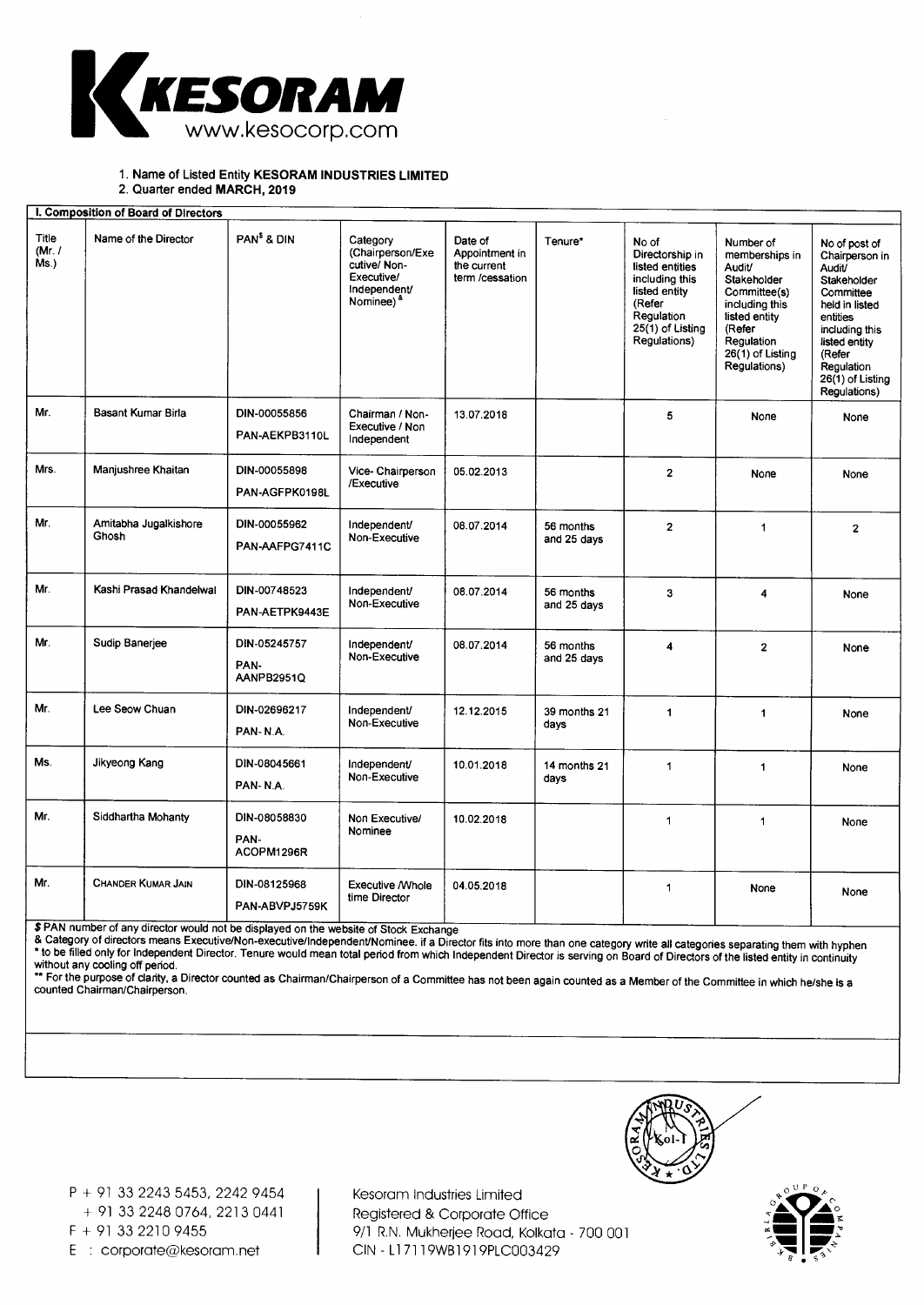

#### **II. Composition of Committees**

| <b>Name of Committee</b>                     | Name of Committee members   | Category (Chairperson/Executive/Non-<br>Executive/independent/Nominee) \$ |
|----------------------------------------------|-----------------------------|---------------------------------------------------------------------------|
| 1. Audit Committee                           | Amitabha Jugalkishore Ghosh | Chairperson of Committee / Independent/ Non-Executive                     |
|                                              | Kashi Prasad Khandelwal     | Independent/ Non-Executive                                                |
|                                              | Lee Seow Chuan              | Independent/ Non-Executive                                                |
|                                              | Sudip Banerjee              | Independent/ Non-Executive                                                |
|                                              | Jikyeong Kang               | Independent/ Non-Executive                                                |
|                                              | Siddhartha Mohanty          | Non-Executive/Nominee                                                     |
| 2. Nomination & Remuneration Committee       | Amitabha Jugalkishore Ghosh | Chairperson of Committee / Independent/ Non-Executive                     |
|                                              | Kashi Prasad Khandelwal     | Independent/ Non-Executive                                                |
|                                              | Lee Seow Chuan              | Independent/ Non-Executive                                                |
| 3. Risk Management Committee (if applicable) | NA.                         | N.A.                                                                      |
| 4. Stakeholders Relationship Committee       | Amitabha Jugalkishore Ghosh | Chairperson of Committee /Independent/ Non-Executive                      |
|                                              | Kashi Prasad Khandelwal     | Independent/ Non-Executive                                                |

\$ Category of directors means Executive/Non-executive/Independent/Nominee. if a Director fits into more than one category write all categories separating them with hyphen .

#### **III. Meeting of Board of Directors**

| Date(s) of Meeting (if any) in the previous quarter | Date(s) of Meeting (if any) in the relevant<br>quarter | Maximum gap between any two consecutive meetings (in number<br>of days) |
|-----------------------------------------------------|--------------------------------------------------------|-------------------------------------------------------------------------|
| 03.10.2018                                          | 12.02.2019                                             | 69 days (excluding both the days)                                       |
| 13.11.2018                                          |                                                        |                                                                         |
| 04.12.2018                                          |                                                        |                                                                         |

#### **IV. Meeting of Committees**

| met (details) | Date(s) of meeting of the<br>committee in the previous quarter | Maximum gap between any two consecutive<br>meetings (in number of days)* |  |
|---------------|----------------------------------------------------------------|--------------------------------------------------------------------------|--|
|               |                                                                |                                                                          |  |
| Yes           | 13.11.2018                                                     | 69 days (excluding both the days)                                        |  |
|               | 04.12.2018                                                     |                                                                          |  |
|               |                                                                |                                                                          |  |

This information has to be mandatorily be given for audit committee, for rest of the committees giving this information is optional



Kesoram Industries Limited Registered & Corporate Office F + 91 33 2210 9455 9/1 R.N. Mukherjee Road, Kolkata - 700 001



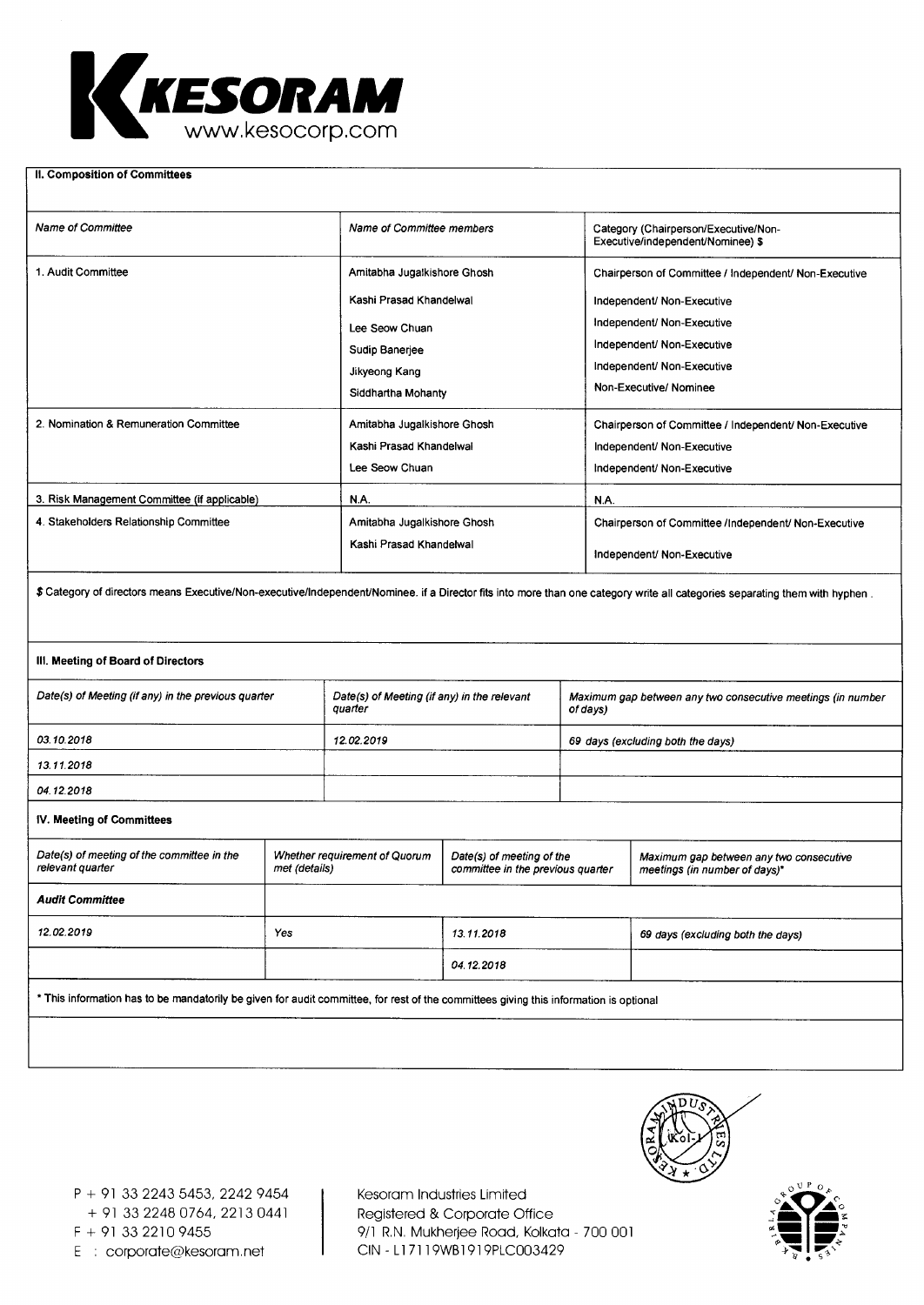

| V. Related Party Transactions                                                                                                                                                                                                                                                                                                                                                                                                                                                                                                                                                                                                                                                                                                                                                                                                                                                                                                                                                                                                                                |                                                                                                                                  |  |  |  |
|--------------------------------------------------------------------------------------------------------------------------------------------------------------------------------------------------------------------------------------------------------------------------------------------------------------------------------------------------------------------------------------------------------------------------------------------------------------------------------------------------------------------------------------------------------------------------------------------------------------------------------------------------------------------------------------------------------------------------------------------------------------------------------------------------------------------------------------------------------------------------------------------------------------------------------------------------------------------------------------------------------------------------------------------------------------|----------------------------------------------------------------------------------------------------------------------------------|--|--|--|
| <b>Subject</b>                                                                                                                                                                                                                                                                                                                                                                                                                                                                                                                                                                                                                                                                                                                                                                                                                                                                                                                                                                                                                                               | Compliance status (Yes/No/NA)refer note below                                                                                    |  |  |  |
| Whether prior approval of audit committee obtained                                                                                                                                                                                                                                                                                                                                                                                                                                                                                                                                                                                                                                                                                                                                                                                                                                                                                                                                                                                                           | Yes                                                                                                                              |  |  |  |
| Whether shareholder approval obtained for material<br><b>RPT</b>                                                                                                                                                                                                                                                                                                                                                                                                                                                                                                                                                                                                                                                                                                                                                                                                                                                                                                                                                                                             | N.A.                                                                                                                             |  |  |  |
| Whether details of RPT entered into pursuant to omnibus approval have been reviewed by<br><b>Audit Committee</b>                                                                                                                                                                                                                                                                                                                                                                                                                                                                                                                                                                                                                                                                                                                                                                                                                                                                                                                                             | Yes, it will be taken in the ensuing Audit Committee Meeting. Preceding Qtr<br>transaction of 31.12.2018 reviewed on 12.02.2019. |  |  |  |
| <b>Note</b><br>1 In the column "Compliance Status", compliance or non-compliance may be indicated by Yes/No/N.A For example, if the Board has been composed in accordance with the<br>requirements of Listing Regulations, "Yes" may be indicated. Similarly, in case the Listed Entity has no related party transactions, the words "N.A." may be indicated.<br>2 If status is "No" details of non-compliance may be given here.                                                                                                                                                                                                                                                                                                                                                                                                                                                                                                                                                                                                                            |                                                                                                                                  |  |  |  |
| <b>VI. Affirmations</b>                                                                                                                                                                                                                                                                                                                                                                                                                                                                                                                                                                                                                                                                                                                                                                                                                                                                                                                                                                                                                                      |                                                                                                                                  |  |  |  |
| 1. The composition of Board of Directors is in terms of SEBI (Listing obligations and disclosure requirements) Regulations, 2015.<br>2. The composition of the following committees is in terms of SEBI(Listing obligations and disclosure requirements) Regulations, 2015<br>a. Audit Committee<br>b. Nomination & remuneration committee<br>c. Stakeholders relationship committee<br>d. Risk management committee (applicable to the top 100 listed entities) - Not Applicable<br>3. The committee members have been made aware of their powers, role and responsibilities as specified in SEBI (Listing obligations and disclosure requirements) Regulations,<br>2015.<br>4. The meetings of the board of directors and the above committees have been conducted in the manner as specified in SEBI (Listing obligations and disclosure requirements)<br>Regulations, 2015.<br>5. The report submitted in the previous quarter had been placed before Board of Directors. There was no comment/ observation/advice of Board of Directors in this regard. |                                                                                                                                  |  |  |  |
| Name & Designation: GAUTAM GANGULI<br>.nr                                                                                                                                                                                                                                                                                                                                                                                                                                                                                                                                                                                                                                                                                                                                                                                                                                                                                                                                                                                                                    |                                                                                                                                  |  |  |  |
| Company Secretary / Compliance Officer                                                                                                                                                                                                                                                                                                                                                                                                                                                                                                                                                                                                                                                                                                                                                                                                                                                                                                                                                                                                                       |                                                                                                                                  |  |  |  |
|                                                                                                                                                                                                                                                                                                                                                                                                                                                                                                                                                                                                                                                                                                                                                                                                                                                                                                                                                                                                                                                              |                                                                                                                                  |  |  |  |

Kesoram Industries Limited Registered & Corporate Office 9/1 R.N. Mukherjee Road, Kolkata - 700 001 CIN - L171 19WB1919PLC003429

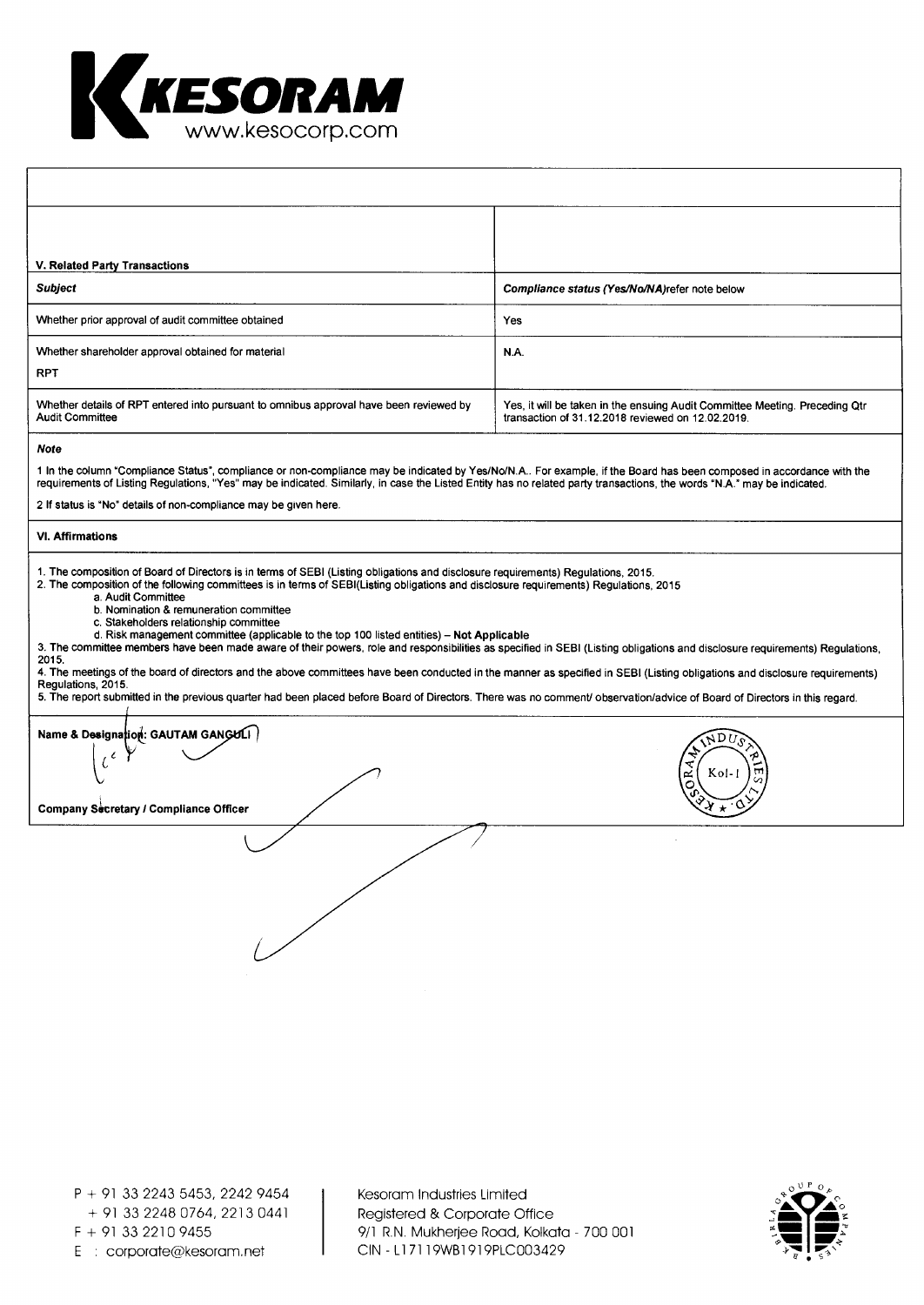

# **Format to be submitted by listed entity at the end of the financial year (for the whole of financial year 2018-19)**

| I. Disclosure on website in terms of Listing Regulations                                                                                   |                          |  |                                                         |
|--------------------------------------------------------------------------------------------------------------------------------------------|--------------------------|--|---------------------------------------------------------|
| Item                                                                                                                                       |                          |  | <b>Compliance status</b><br>(Yes/No/NA)refer note below |
| Details of business                                                                                                                        |                          |  | <b>YES</b>                                              |
| Terms and conditions of appointment of independent directors                                                                               |                          |  | <b>YES</b>                                              |
| Composition of various committees of board of directors                                                                                    |                          |  | <b>YES</b>                                              |
| Code of conduct of board of directors and senior management personnel                                                                      |                          |  | <b>YES</b>                                              |
| Details of establishment of vigil mechanism/ Whistle Blower policy                                                                         |                          |  | <b>YES</b>                                              |
| Criteria of making payments to non-executive directors                                                                                     |                          |  | <b>YES</b>                                              |
| Policy on dealing with related party transactions                                                                                          | <b>YES</b>               |  |                                                         |
| Policy for determining 'material' subsidiaries                                                                                             |                          |  | <b>YES</b>                                              |
| Details of familiarization programmes imparted to independent directors                                                                    |                          |  | <b>YES</b>                                              |
| Contact information of the designated officials of the listed entity who are<br>responsible for assisting and handling investor grievances |                          |  | <b>YES</b>                                              |
| email address for grievance redressal and other relevant details                                                                           |                          |  | <b>YES</b>                                              |
| <b>Financial results</b>                                                                                                                   |                          |  | <b>YES</b>                                              |
| Shareholding pattern                                                                                                                       | <b>YES</b>               |  |                                                         |
| Details of agreements entered into with the media companies and/or<br>their associates                                                     |                          |  | N.A.                                                    |
| New name and the old name of the listed entity                                                                                             |                          |  | N.A.                                                    |
| <b>Il Annual Affirmations</b>                                                                                                              |                          |  |                                                         |
| <b>Particulars</b>                                                                                                                         | <b>Regulation Number</b> |  | <b>Compliance status</b><br>(Yes/No/NA)refer note below |
| Independent director(s) have been appointed in terms<br>16(1)(b) & 25(6)                                                                   |                          |  | <b>YES</b>                                              |

Kesoram Industries Limited Registered & Corporate Office  $F + 913322109455$ <br>  $F + 913322109455$ <br>  $C/N - L17119WB1919PLC003429$ <br>  $F = 3.322109455$ 

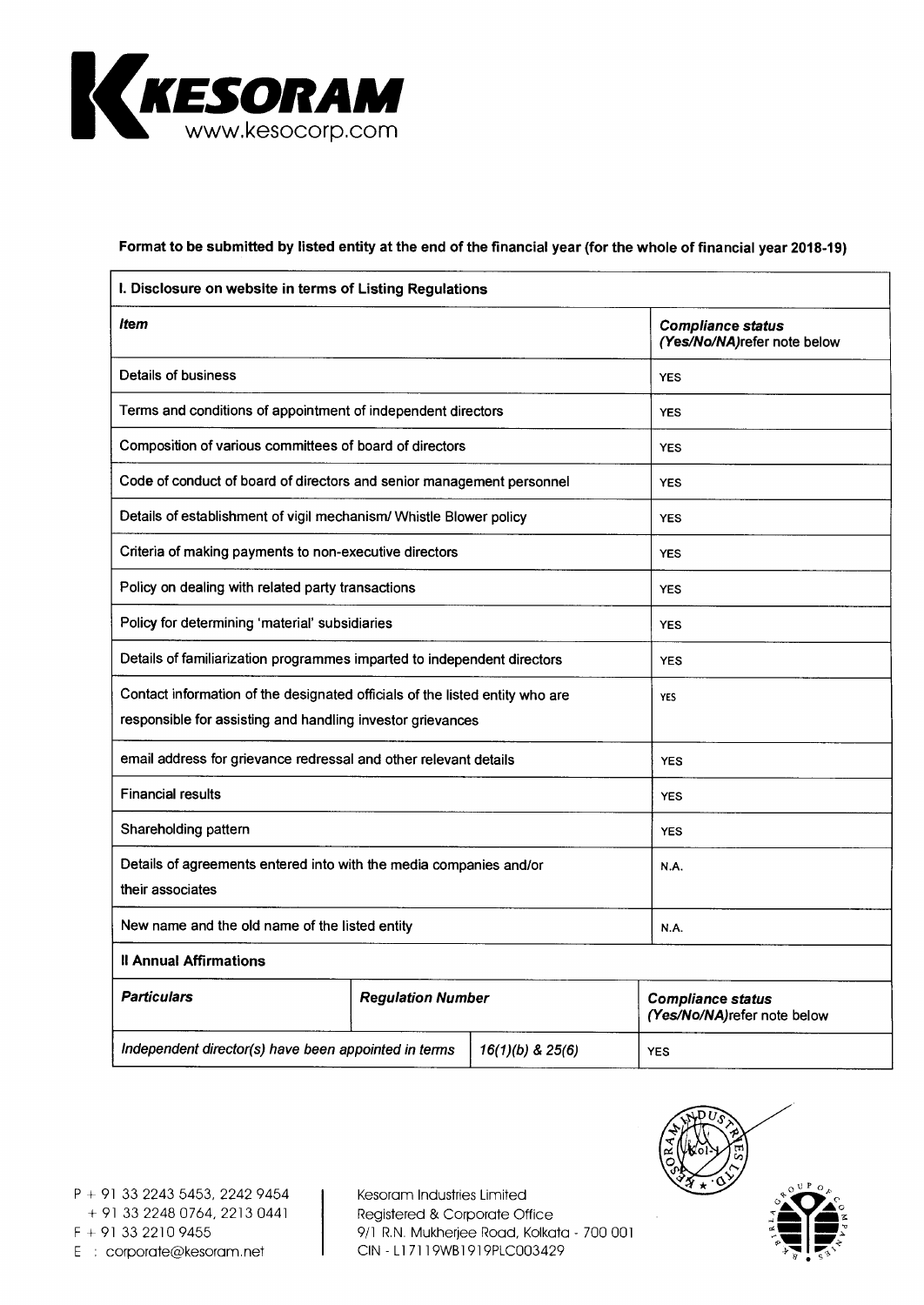

| of specified criteria of 'independence' and/or 'eligibility'                           |                                |             |
|----------------------------------------------------------------------------------------|--------------------------------|-------------|
| <b>Board composition</b>                                                               | 17(1)                          | <b>YES</b>  |
| <b>Meeting of Board of directors</b>                                                   | 17(2)                          | <b>YES</b>  |
| <b>Review of Compliance Reports</b>                                                    | 17(3)                          | <b>YES</b>  |
| Plans for orderly succession for appointments                                          | 17(4)                          | <b>YES</b>  |
| Code of Conduct                                                                        | 17(5)                          | <b>YES</b>  |
| Fees/compensation                                                                      | 17(6)                          | <b>YES</b>  |
| Minimum Information                                                                    | 17(7)                          | <b>YES</b>  |
| Compliance Certificate                                                                 | 17(8)                          | <b>YES</b>  |
| Risk Assessment & Management                                                           | 17(9)                          | <b>YES</b>  |
| Performance Evaluation of Independent Directors                                        | 17(10)                         | <b>YES</b>  |
| <b>Composition of Audit Committee</b>                                                  | 18(1)                          | <b>YES</b>  |
| <b>Meeting of Audit Committee</b>                                                      | 18(2)                          | <b>YES</b>  |
| Composition of nomination & remuneration committee                                     | $19(1)$ & (2)                  | <b>YES</b>  |
| Composition of Stakeholder Relationship Committee                                      | $20(1)$ & $(2)$                | <b>YES</b>  |
| Composition and role of risk management committee                                      | 21(1), (2), (3), (4)           | N.A.        |
| Vigil Mechanism                                                                        | 22                             | <b>YES</b>  |
| Policy for related party Transaction                                                   | $23(1), (5), (6), (7)$ & $(8)$ | <b>YES</b>  |
| Prior or Omnibus approval of Audit Committee for all<br>related party transactions     | $23(2)$ , $(3)$                | <b>YES</b>  |
| Approval for material related party transactions                                       | 23(4)                          | YES         |
| Composition of Board of Directors of unlisted material<br>Subsidiary                   | 24(1)                          | <b>N.A.</b> |
| Other Corporate Governance requirements with<br>respect to subsidiary of listed entity | $24(2), (3), (4), (5)$ & $(6)$ | <b>YES</b>  |
| Maximum Directorship & Tenure                                                          | $25(1)$ & (2)                  | <b>YES</b>  |
| Meeting of independent directors                                                       | $25(3)$ & $(4)$                | <b>YES</b>  |



P + 91 33 2243 5453, 2242 9454 + 91 33 2248 0764, 2213 0441

E : corporate@kesoram.net

Kesoram Industries Limited Registered & Corporate Office  $F + 913322109455$ <br>  $F + 913322109455$ <br>  $C/N - L17119WB1919PLC003429$ <br>  $F : \text{convorte@kesoram.net}$ <br>  $C/N - L17119WB1919PLC003429$